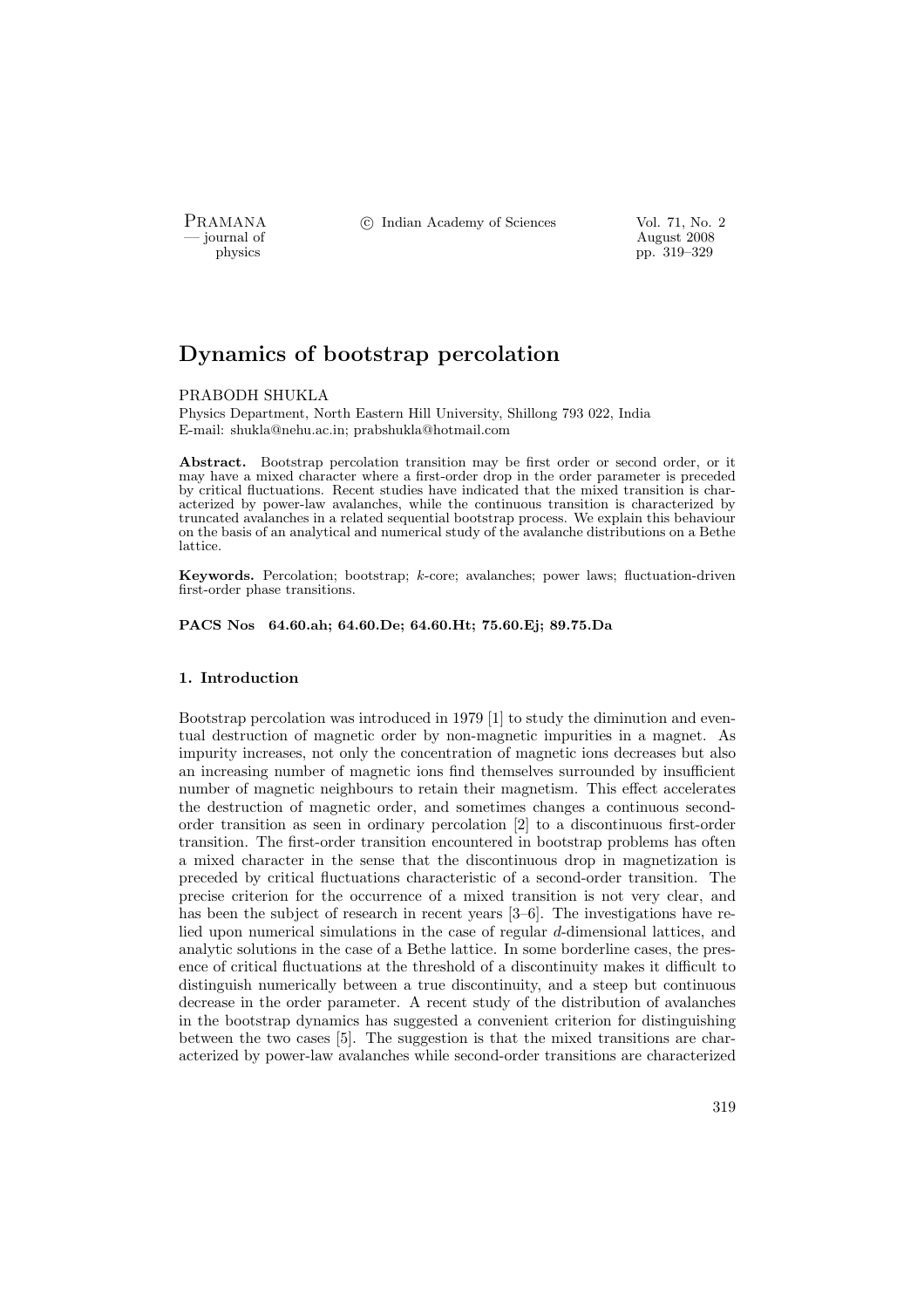by truncated avalanches. The purpose of this article is to expand on this point by presenting an analytic and numerical study of the problem on a Bethe lattice. The Bethe lattice does not capture all the complexities of bootstrap dynamics on periodic lattices but it does provide useful insight into what makes the avalanche distributions different in the two cases. The following presentation is self-contained and does not assume any prior knowledge of bootstrap percolation on the part of an interested reader. However, before we begin it may be appropriate to mention that in recent years bootstrap percolation has grown beyond the field of disordered magnetism, and found several new applications in physics, materials science, biology, electronic communication, and social networks. It has also acquired a new name and is sometimes called k-core percolation. We shall not go into these aspects here, but an interested reader will find useful links to these problems in ref. [5].

Consider a lattice whose sites are either occupied with probability  $p$  or empty with probability  $1 - p$ . The empty sites need not be devoid of matter but rather they may be occupied by a different species of atoms that are not relevant for our discussion. The relevant interactions are among pairs of nearest-neighbour occupied sites. In the limit  $p \to 0$ , the occupied sites are isolated and cannot exhibit cooperative effects. On the other hand, they exhibit strong cooperative effects in the limit  $p \to 1$ . Intuitively, we expect the transition from independent to cooperative behaviour at a threshold  $p = p_c$  when the occupied sites begin to form a connected cluster spanning the entire lattice. This is known as the percolation point, and  $p_c$  the percolation probability [2]. The usual approach of percolation theory is to start with a lattice with a fraction  $p$  of its sites occupied randomly, and search for the smallest value of  $p$  where the occupied sites contain a spanning cluster with probability unity. Bootstrap percolation [1] asks a slightly more general question. Given a lattice (of coordination number  $z$ ) whose sites are randomly occupied with probability  $p$ , what is the smallest value of  $p$  at which the lattice contains a spanning cluster of occupied sites such that each site in the cluster has at least  $m (0 \le m \le z)$  nearest neighbours. The usual approach to this problem is again to start with a lattice with a fraction  $p$  of its sites occupied randomly, and recursively cull all sites that have less than m neighbours. The smallest value of p for which a spanning cluster survives the culling process is the m-bootstrap percolation probability. The bootstrap percolation probability for  $m = 2$  is identical with the ordinary percolation probability. Thus the m-bootstrap process is a generalization of the ordinary percolation process. In the following, we shall use the word percolation to mean bootstrap percolation for an arbitrary value of m unless specified otherwise.

In order to determine  $p_c$  numerically, one has to examine a randomly occupied lattice over a range of values of  $p$ . For each  $p$ , a configuration of occupied sites is generated. Then sites with less than  $m$  nearest neighbours are culled recursively. This procedure either empties the lattice, or yields a stable configuration (called an  $m$ -core) in which every occupied site has at least m occupied nearest neighbours. The data are averaged over several configurations for each value of  $p$ . The smallest value of  $p$  at which the probability of finding an  $m$ -core is unity is identified with the percolation probability  $p_c$ . We call this a one-shot bootstrap procedure to emphasize that the initial configuration is subjected to bootstrap culling only once, and no stable site is culled in this procedure.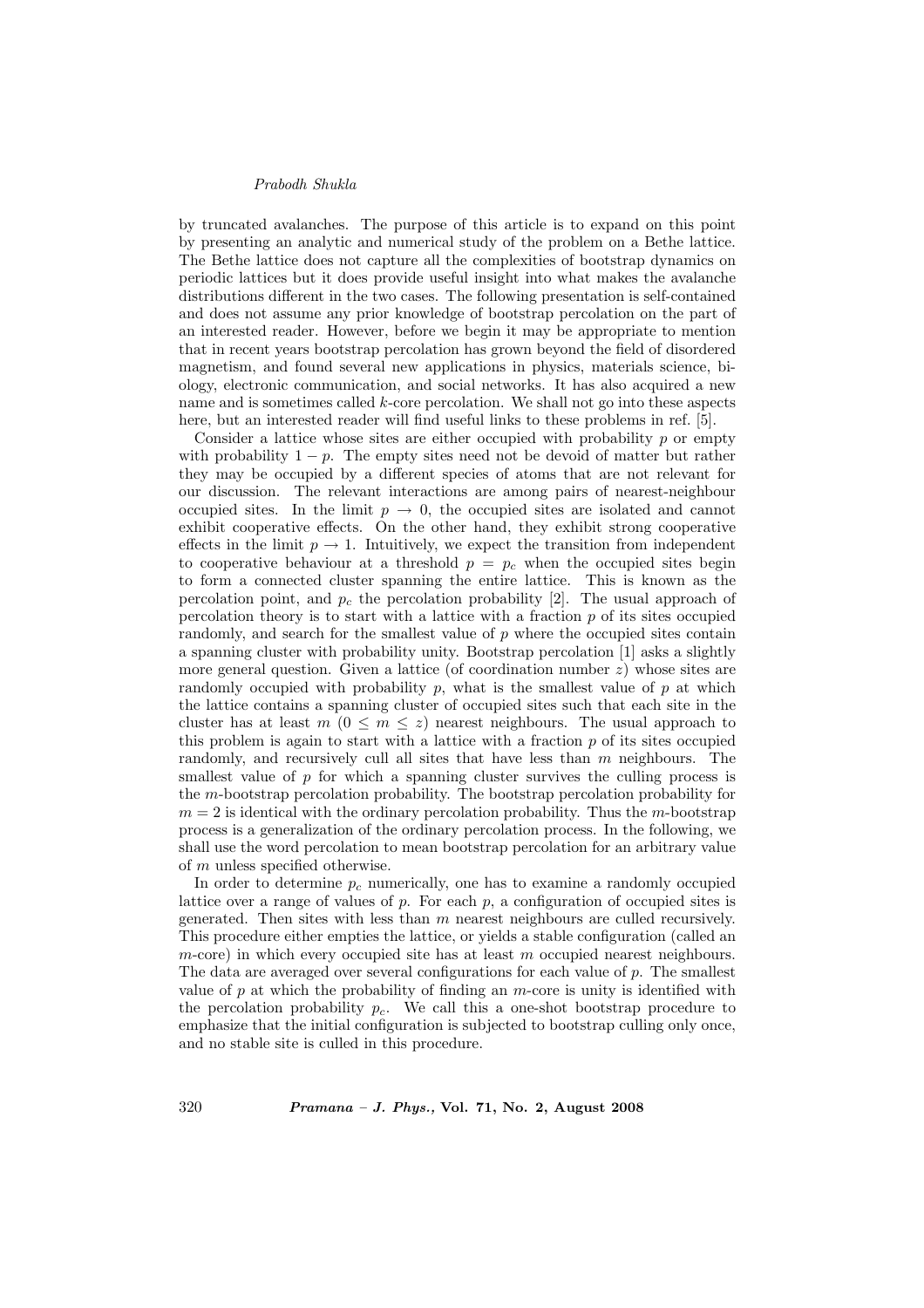We now describe a different bootstrap process  $[3-5]$  that we call the sequential bootstrap process. It comprises the following steps:

- Step-1: Start with a fully occupied lattice.
- Step-2: Attack an occupied site randomly, i.e. remove it.

Step-3: Remove all unstable sites recursively, and count the total number of sites removed including the stable site removed in step-2.

Step-4: If the lattice is not empty, go to step-2 and repeat.

The result of the above exercise is a list of integers  $\{a_1, a_2, a_3, \ldots\}$ ; where  $a_k$  is the size of the kth avalanche. Some interesting questions are: (i) how many attacks does it take to empty the lattice? If it takes  $k_{\text{max}}$  attacks to empty a lattice of N sites, the quantity of thermodynamic interest is the ratio  $k_{\text{max}}/N$ , (ii) what is the distribution of the avalanches  ${a_k}$ ? (iii) the fractional occupation of the stable lattice  $(p_c)$  before the last attack, (iv) the size of the last avalanche  $a_{k_{\text{max}}}$  that empties the lattice, and (v) the nature of fluctuations in the system just before the last avalanche. The reason for the interest in the size of the last avalanche is the following. If the last avalanche is microscopic, the transition at  $p = p_c$  is second order. If the last avalanche is macroscopic, the transition is first order. Secondorder phase transitions exhibit critical fluctuations in their vicinity, and we find this to be the case here as well. Normally, first-order transitions are not associated with critical fluctuations. However, in the present case, we find power-law (critical) fluctuations at the threshold of the first-order transition  $(p \to p_c^+)$ . In this respect, the bootstrap process is interesting. It provides a caricature of fluctuation-driven first-order phase transitions.

Although it is not immediately obvious, the sequential bootstrap process described above has a close relationship with the one-shot bootstrap. Indeed, the results of the one-shot bootstrap can be obtained from those of the sequential bootstrap. Thus the sequential bootstrap is a more general bootstrap process, and includes one-shot bootstrap as a special case. We shall return to this point after we have established some results concerning the one-shot process on a Cayley tree.

# 2. Bootstrap dynamics on a Cayley tree

An exact solution of the one-shot bootstrap dynamics on the Bethe lattice has been obtained [5] following the method developed in the context of the zero-temperature dynamics of random field Ising model [7,8]. It is useful to look at this analysis in somewhat more detail. We take a random configuration, and put culling tags on sites that have less than  $m$  nearest neighbours. When a site is culled, it does not affect other culling tags. This means that the culling process is Abelian, and the final result does not depend on the order in which we cull unstable sites. We take advantage of this Abelian property, and initiate the culling process from the surface of the Cayley tree. Let the surface be  $n+1$  steps away from the root of the tree, and  $P^{n}(z, m, p)$  be the conditional probability that a site n steps away from the root is not culled given that it has a nearest neighbour at a distance of  $n-1$ steps from the root. In the following, the arguments in  $P<sup>n</sup>(z, m, p)$  will be omitted if doing so does not cause any confusion. Thus,  $P<sup>n</sup>$  is determined by the recursion relation,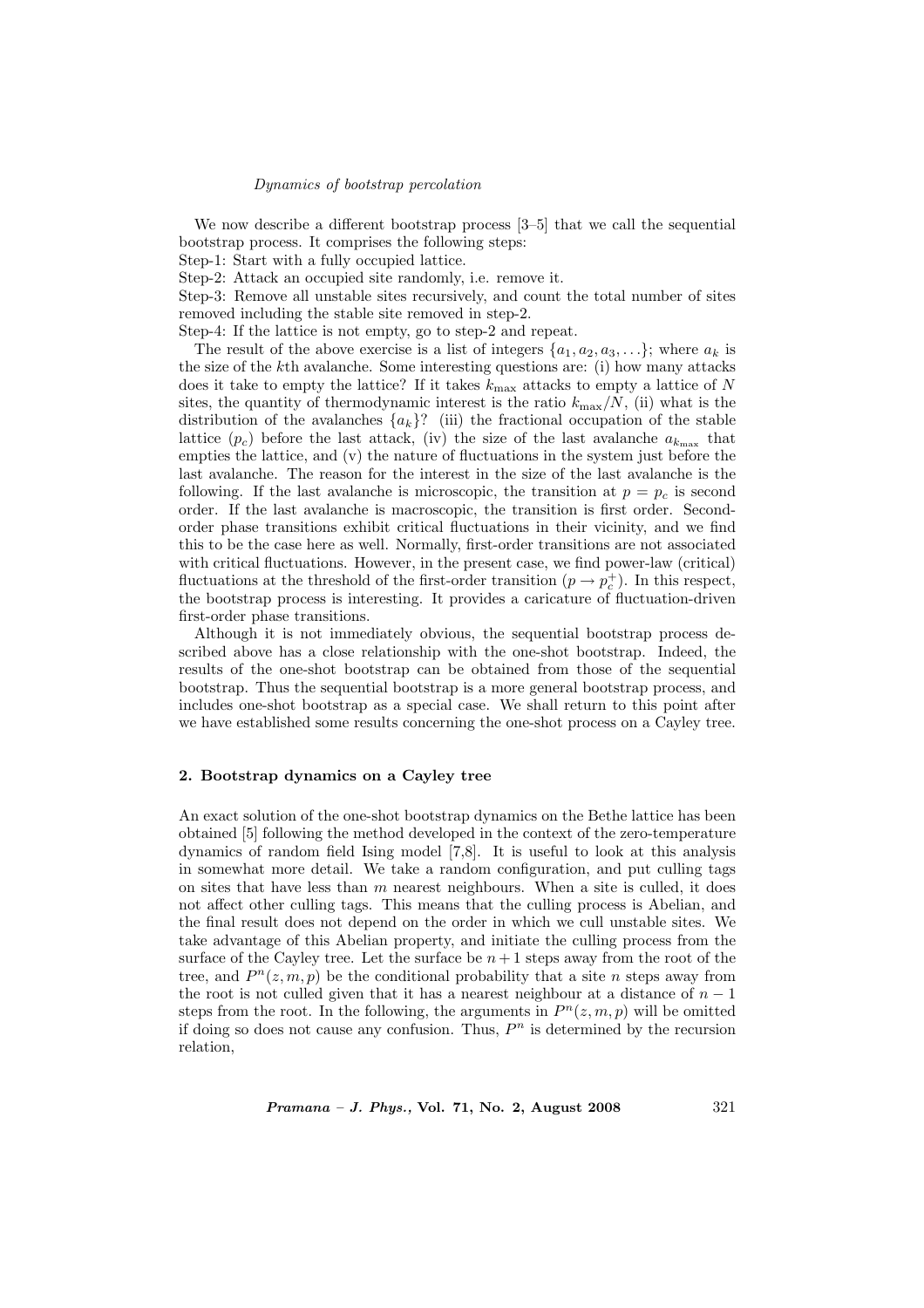$$
P^{n} = p \sum_{k=0}^{z-1} {z-1 \choose k} [P^{n+1}]^{k} [1 - P^{n+1}]^{z-1-k} p_{k+1},
$$
  
\n
$$
p_{k+1} = 1 \quad \text{if } k+1 \geq m,
$$
  
\n
$$
p_{k+1} = 0 \quad \text{if } k+1 < m.
$$
\n(1)

The rationale for the above equation is as follows. A site at a distance of  $n$  steps from the root has one nearest neighbour at level  $n-1$  and  $z-1$  nearest neighbours at level  $n + 1$ . The neighbours at level  $n + 1$  are independent of each other in deciding whether to cull the site at level  $n$ . We iterate eq. (1) starting at the boundary of a large tree with  $P^{n+1} = p$ , and work inward. The equation iterates to a fixed point solution  $P^*$  in the limit  $n \to \infty$ ;  $P^*$  is the conditional probability that deep inside the tree, a nearest neighbour of the root is occupied given that the root is occupied. The unconditional probability that the root is occupied is given by

$$
P = p \sum_{k=0}^{z} \binom{z}{k} [P^*]^k [1 - P^*]^{z-k} p_k.
$$
\n(2)

If the root is occupied it must lie on an unbroken network of occupied sites going all the way to the boundary of the tree. Thus  $P$  is also the m-bootstrap percolation probability, i.e. the probability that a site in the deep interior of the tree is a part of an infinite m-cluster. The equations apply to the deep interior of the tree because a stable fixed point of the recursion relation is insensitive to the boundary of the tree. The deep interior part of the Cayley tree is also known as the Bethe lattice, or a random graph of a fixed coordination number z. Equation (2) was also obtained [1] from a mean field argument that happens to be exact for the bootstrap problem on a Bethe lattice. Our approach emphasizes the Abelian property of the bootstrap dynamics and provides a rigorous justification for the mean field equations in this case. This is important because it is in general not possible to justify the mean field equations even on a Bethe lattice beyond the statement that they are self-consistent.

In the case  $m = 2$ , i.e.  $p_0 = p_1 = 0$ , and  $p_2 = p_3 = \cdots = p_z = 1$ , eqs (1) and (2) reduce to the well-known equations for ordinary percolation on a Bethe lattice [2]:

$$
P^* = p[1 - (1 - P^*)^{z-1}],
$$
  
\n
$$
P = p[1 - (1 - P^*)^z - zP^*(1 - P^*)^{z-1}] \quad (m = 2)
$$
\n(3)

The ordinary percolation  $(m = 2)$  is a second-order transition. The percolation probability is given by  $p_c = 1/(z-1)$ ; the order parameter  $P = 0$  if  $p \leq p_c$ , and increases continuously with p for  $p > p_c$ .

For  $m \geq 3$ , the percolation transition on the Bethe lattice is a first-order transition;  $p_c$  as well as the jump in the order parameter P at  $p = p_c$  increase steadily with increasing values of m. For  $m = z$   $(p_0 = p_1 = \cdots = p_{z-1} = 0; p_z = 1)$ ,  $P^*$  is determined by the equation  $P^* = p[P^*]^{z-1}$ . The possible solutions are  $P^* = 0$  and  $P^* = p^{-1/(z-2)}$ . But physically acceptable solutions are:  $P^* = 0$  for  $p < 1$ , and  $P^* = P = 1$  for  $p = 1$ , indicating a first-order transition at  $p_c = 1$ .

The case  $m = z - 1$   $(p_0 = p_1 = \cdots = p_{z-2} = 0; p_{z-1} = p_z = 1)$  yields pleasing closed form expressions for  $p_c$  and the discontinuity in the order parameter at  $p = p_c$ . In this case,  $P^*$  is determined by the equation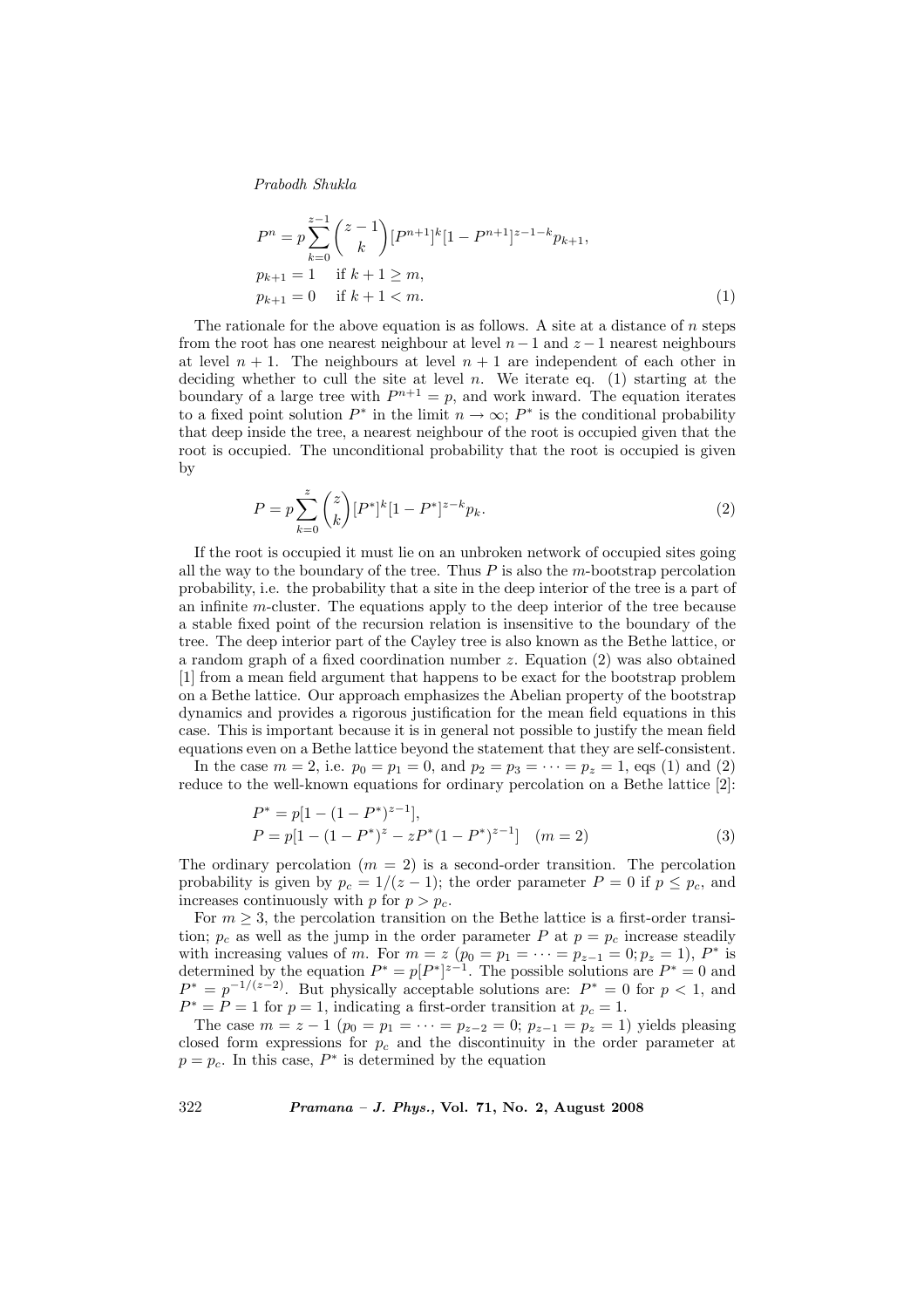$$
P^* = p[(z-1)(P^*)^{z-2}(1-P^*) + (P^*)^{z-1}] \quad (m = z - 1).
$$
 (4)

Obviously  $P^* = 0$  is a solution of eq. (4). Other non-zero solutions of eq. (4) are given by the equation

$$
f(p, P^*) = p[(z-1)(P^*)^{z-3}(1-P^*) + (P^*)^{z-2}] - 1 = 0 \quad (m = z - 1).
$$
\n(5)

In the range  $p_c < p \le 1$ , eq. (5) has two real solutions that merge at  $p = p_c$  $(p_c$  to be calculated below), and vanish from the real axis for  $p < p_c$ .  $P^*$  makes a discontinuous jump from  $P^* = P_{\text{disc}}^*$  to  $P^* = 0$  as p crosses the value  $p = p_c$ from above. The non-zero solution for  $P^*$  at the double root is determined by the equation

$$
\frac{df(p_c, P^*)}{dP^*}\bigg|_{P^*=P^*_{\text{disc}}} = 0 \Longrightarrow P^*_{\text{disc}} = \frac{(z-1)(z-3)}{(z-2)^2} \quad (m = z-1). \tag{6}
$$

Substituting eq. (6) into eq. (5) gives

$$
p_c = \left(\frac{z-3}{z-2}\right) \left[\frac{(z-2)^2}{(z-1)(z-3)}\right]^{z-2} \quad (m = z-1).
$$
 (7)

# 3. Power-law avalanches

We now show that there are critical fluctuations in the size of the avalanche as  $p \to p_c^+$ , irrespective of whether there is a first-order or a second-order transition at  $p = p_c$ . Let us focus on a pair of nearest-neighbour occupied sites in a stable m-core. Designate one of the occupied sites as the root of the tree. The other site lies at the vertex of a sub-tree connected to the root. Now remove the root by hand. Let  $\pi_a$  be the probability that this causes an avalanche of size a on the sub-tree. For example

$$
\pi_0 = p \sum_{k=0}^{z-1} {z-1 \choose k} [P^*]^k [1 - P^*]^{z-1-k} p_k.
$$
\n(8)

In general, it is convenient to work with a normalized generating function  $\pi(x)$ ,

$$
\pi(x) = \sum_{a=0}^{\infty} \pi_a x^a; \quad [\pi(x=1) = P^*].
$$
 (9)

The generating function is determined by the equation

$$
\pi(x) = \pi_0 + xp \sum_{k=0}^{z-1} {z-1 \choose k} [\pi(x)]^k [1-P^*]^{z-1-k} [p_{k+1} - p_k].
$$
 (10)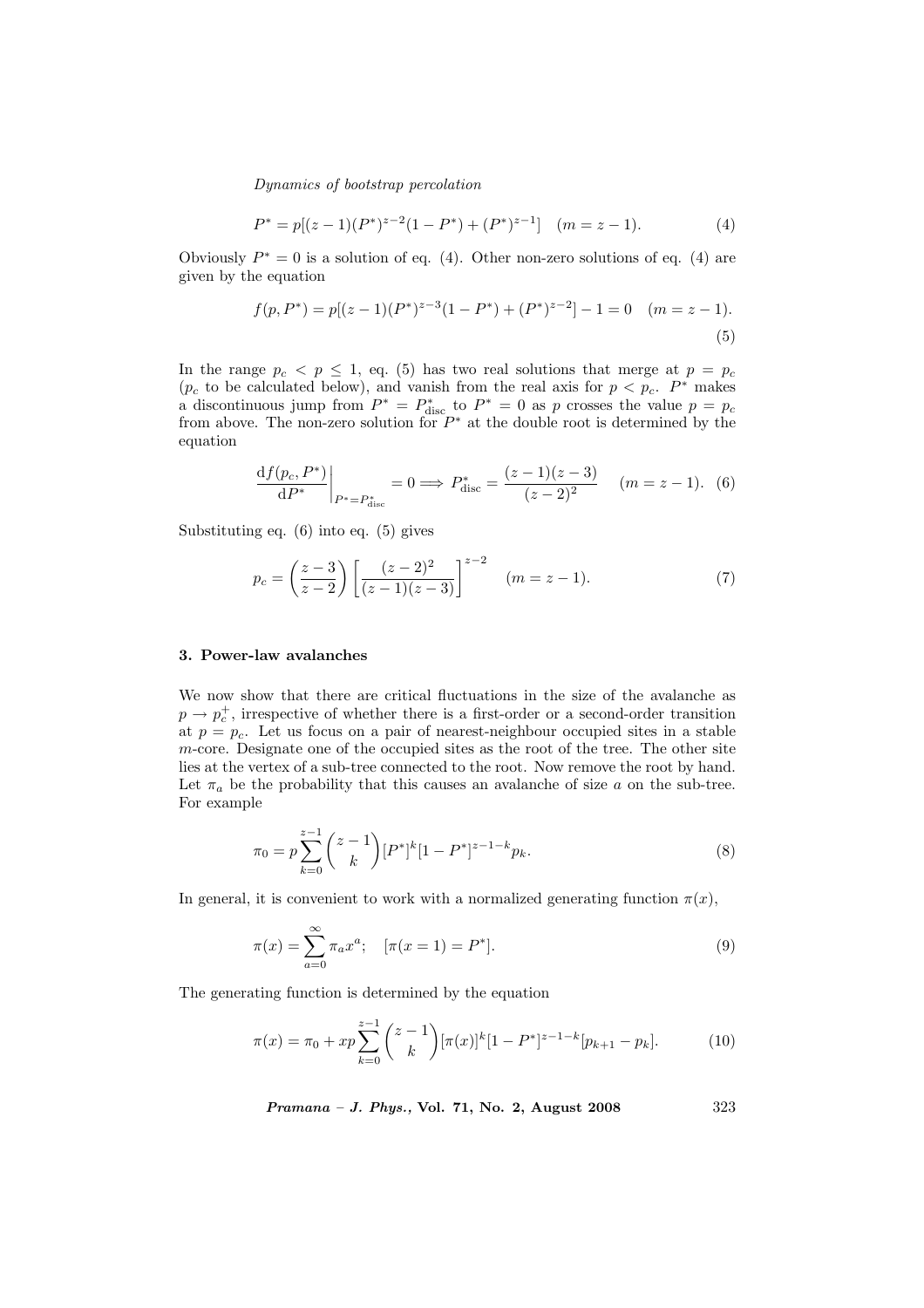When we remove the root, avalanches may be initiated on any one of the  $z$  subtrees connected to the root if the vertex of that sub-tree is occupied. Let  $\Pi_a$  be the probability that a total avalanche of size a is initiated by the removal of the root. The generating function for  $\Pi_a$  and its equation is

$$
\Pi(x) = \sum_{a=0}^{\infty} \Pi_a x^a; \quad \Pi_a = \frac{1}{a!} \frac{d^a \Pi(x)}{dx^a} \Big|_{x=0}.
$$
  

$$
\Pi(x) = xp \sum_{k=0}^{z} {z \choose k} [\pi(x)]^k [1 - P^*]^{z-k} I(z, m, k).
$$
 (11)

The last factor  $I(z, m, k)$  in the above equation takes care of the notion of 'removing the root by hand'. It is the probability that a stable root with  $k$  occupied nearest neighbours would become unstable if  $p$  were to decrease by an infinitesimal amount from p to  $p - \delta p$ .

We are primarily interested in the behaviour of  $\Pi_a$  in the limit  $a \to \infty$ . This is determined by  $\Pi(x)$  in the limit  $x \to 1$ . We calculate  $\Pi(x \to 1)$  for  $z = 4$  and  $m = 3$ . The algebra is relatively simple in this case but the main result of the analysis holds for all  $z \geq 4$  and  $m \geq 3$ . We note that  $P^*(4,3,p)$  is either zero, or it is determined by the quadratic equation

$$
2p[P^*]2 - 3pP^* + 1 = 0; \quad P^* = \frac{3p \pm \sqrt{9p^2 - 8p}}{4p} \quad (z = 4, m = 3).
$$
\n(12)

The two non-zero solutions are real in the range  $\frac{8}{9} \le p \le 1$ , and merge into a double root  $P_{\text{disc}}^* = \frac{3}{4}$  at  $p_c = \frac{8}{9}$ . For  $p < p_c$ , the solutions of the quadratic equation disappear from the real plane, and we are left with only one solution  $P^* = 0$ that is physically acceptable. Thus  $P^*$  jumps from the value  $P^*(4,3,p) = \frac{3}{4}$  to  $P^*(4,3,p) = 0$ , as p crosses the value  $p_c = \frac{8}{9}$  from above. The order parameter  $P(p)$  jumps from  $P(p) = \frac{21}{32} \approx 0.65$  to  $P(p) = 0$ . For  $p > p_c$ , we choose the upper sign of the square root. Writing  $p = p_c + \delta p$ , eq. (12) gives to the leading order in  $\delta p$ 

$$
P^*(p_c + \delta p) = P_{disc}^* + \frac{9}{8\sqrt{2}} (\delta p)^{1/2} \quad (z = 4, m = 3). \tag{13}
$$

For  $z = 4$ ,  $m = 3$ , eq. (10) for  $\pi(x)$  takes the quadratic form

$$
3xp[1 - P^*]\pi^2(x) - \pi(x) + p[P^*]^3 = 0 \quad (z = 4, m = 3). \tag{14}
$$

Although eq. (14) can be easily solved, it is instructive to examine it in the vicinity of  $\pi(x=1) = P^*$ . Let  $x=1-\delta x$ , and  $\pi(x=1-\delta x) = P^* + \delta \pi$ , where  $\delta x$  and  $\delta \pi$ are infinitesimally small quantities. To the leading order, we get

$$
3p(1 - P^*)[\delta \pi]^2 - \{1 - 6p(1 - P^*)P^*\}\delta \pi - 3p(1 - P^*)(P^*)^2 \delta x = 0
$$
  
(z = 4, m = 3). (15)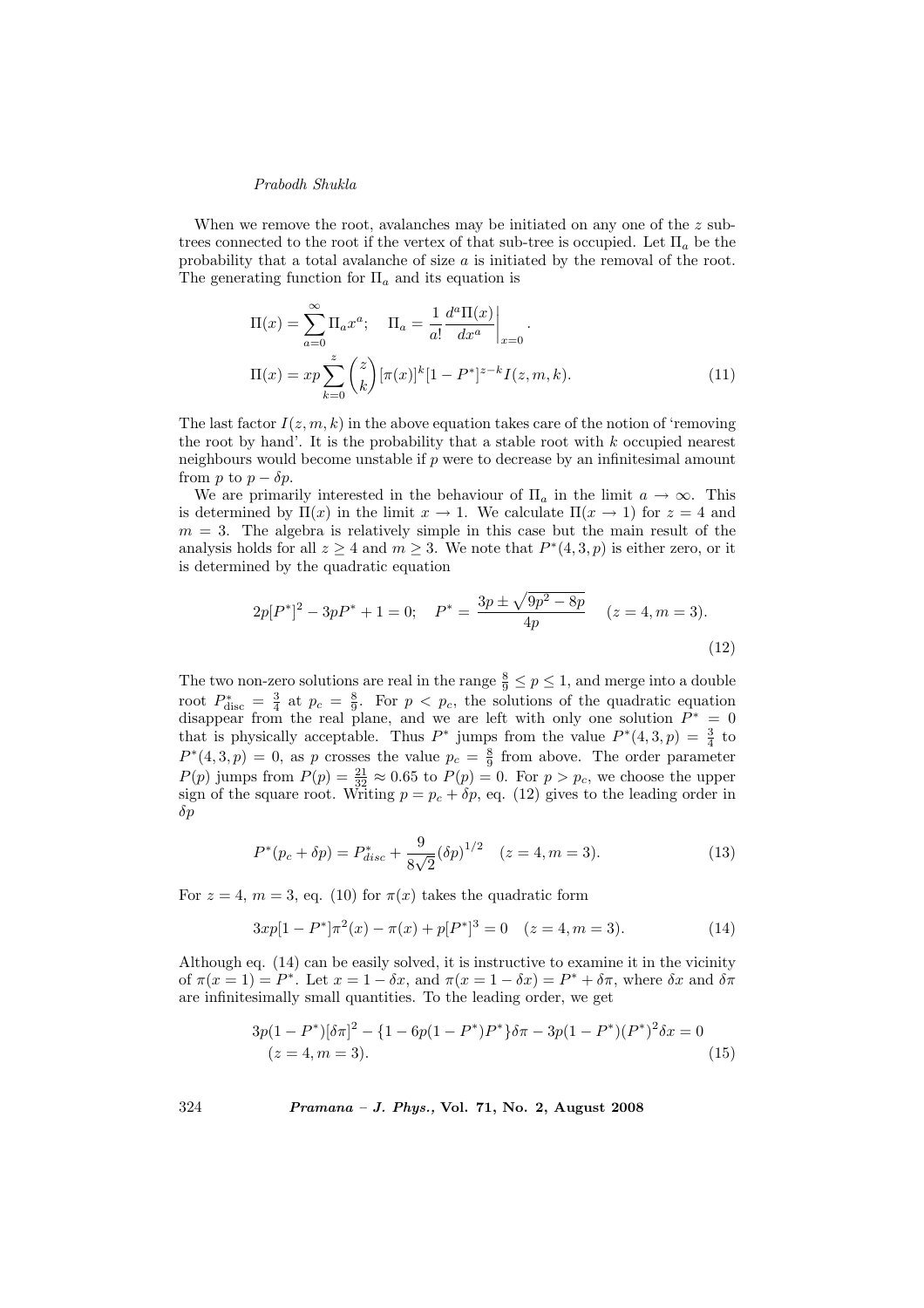The reason why we have included the second-order term in  $\delta \pi$  in the above equation is that the coefficient of the linear term in  $\delta \pi$  vanishes at the percolation transition point  $p = p_c$ ,  $P^* = P^*_{\text{disc}}$ . Thus, at the transition point  $\delta \pi$  has a square root singularity in  $\delta x$ , i.e.

$$
\delta \pi(x) = P_{\text{disc}}^*(x-1)^{1/2}, \quad x \to 1. \tag{16}
$$

It follows from eq. (11) that  $\Pi(x)$  also has a square root singularity at  $x = 1$ .

$$
\Pi(x) = \Pi(x=1) + C_{\Pi}(x-1)^{1/2}, \quad x \to 1,
$$
\n(17)

where  $C_{\Pi}$  is a constant. Using eq. (11) and Stirling's formula, we get

$$
\Pi_a = C_{\Pi} \frac{1}{a!} \frac{(2a-3)!!}{2^a} = C_{\Pi} \frac{(2a)!}{a2^{2a} a!^2} \sim \frac{1}{a^{3/2}}; \quad a \to \infty, p = p_c.
$$
 (18)

Equations (16)–(18) hold at the bootstrap transition point  $p = p_c$ . If  $p = p_c + \delta p$ where  $\delta p$  is infinitesimally small, the coefficient of the linear term in eq. (15) becomes of the order of  $(\delta p)^{1/2}$  in view of eq. (13). In this case  $\delta \pi$  is determined by a quadratic equation of the form

$$
(\delta \pi)^2 + b(\delta p)^{1/2} \delta \pi - c^2 \delta x = 0,\tag{19}
$$

where b and c are constants. To the lowest order in  $\delta p$  and  $\delta x$ ,  $\delta \pi$  is given by

$$
\delta \pi = \frac{1}{2} [\{b^2(\delta p) + 4c^2 \delta x\}^{1/2} - b(\delta p)^{1/2}].
$$
 (20)

Thus  $\pi(x)$ , and therefore  $\Pi(x)$  has leading square root singularity at  $x = 1 - \frac{b^2(\delta p)}{4c^2}$  $\frac{(op)}{4c^2}$ . Consequently,  $\Pi_a$  scales as

$$
\Pi_a \sim \frac{1}{a^{3/2}} \left[ 1 + \frac{b^2 (p - p_c)}{4c^2} \right]^{-a}; \quad a \to \infty, p \to p_c.
$$
 (21)

We note that the power-law distribution of avalanches at  $p = p_c^+$  results from the fact that the coefficient of the linear term  $\delta \pi$  in eq. (15) vanishes at  $p = p_c$ . The coefficient of  $\delta \pi$  vanishes because the equation determining  $P^*$  has a double root at  $p = p_c$ . This property is not incidental to the case  $z = 4$  and  $m = 3$ . It holds for all values of  $z \geq 4$ , and all values of m in the range  $z \geq m \geq 3$ . In experiments as well as computer simulations of the model, one measures the integrated probability distribution of avalanches  $\Pi_a^{\text{int}}$ , say an avalanche of size a in a range  $p = p_1$  to  $p = p_2$ . If we are far from the transition point, the probability of large avalanches is exponentially small. Thus, the integrated probability of large avalanches is mainly determined by the fact whether the interval of integration includes the transition point or not. In case the interval contains the transition point, only a small region of width  $c^2/b^2a$  contributes significantly to the integral for large a, giving us

$$
\Pi_a^{\text{int}} \sim a^{-5/2}, \quad a \to \infty. \tag{22}
$$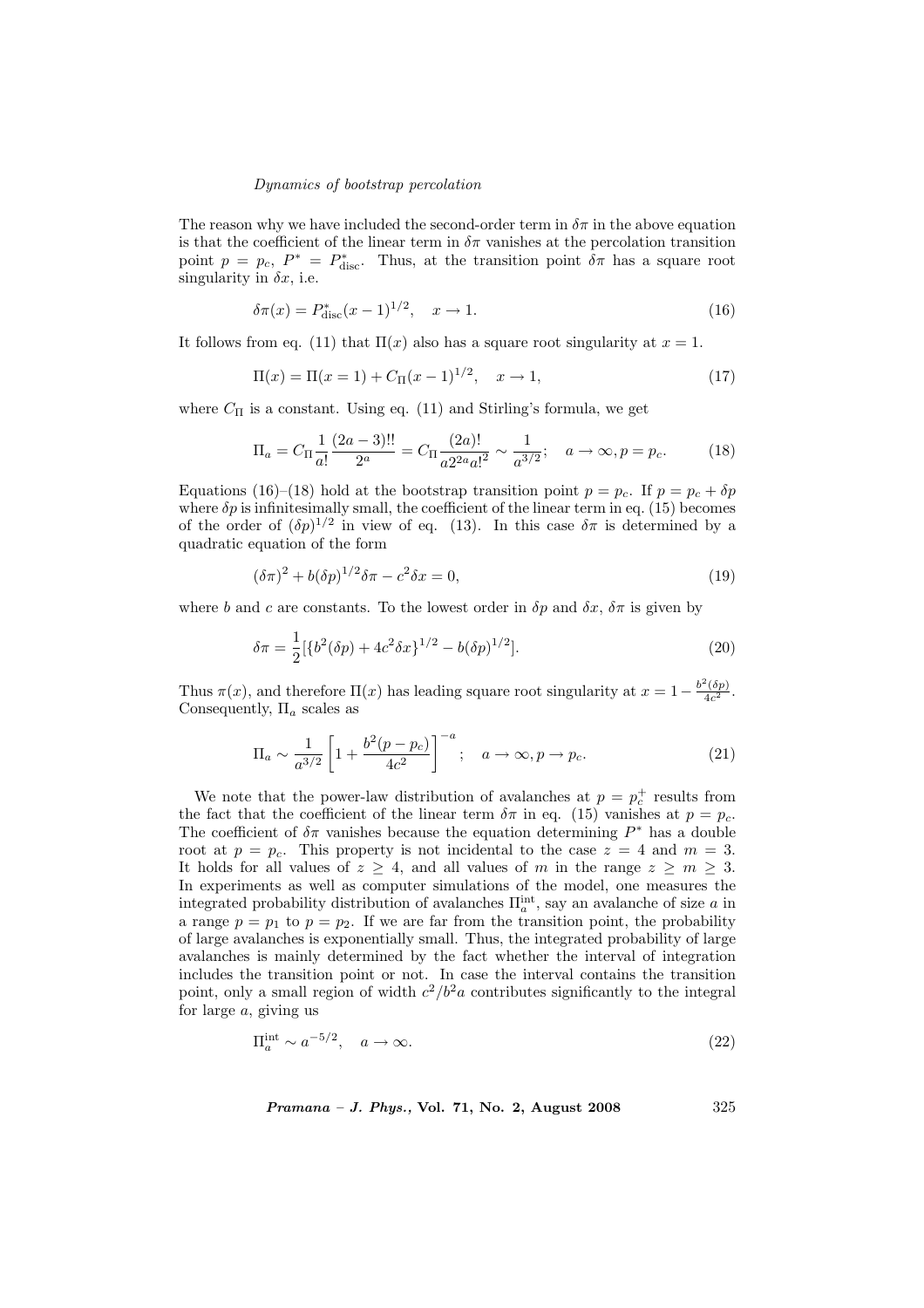#### 4. One-shot vs. sequential bootstrap

The one-shot bootstrap process yields the percolation probability  $P(p)$  for a random initial configuration when each site is independently occupied with probability p. These configurations are almost always unstable under the  $m$ -bootstrap process, and the number of unstable sites in them is large. Therefore, the size of the avalanche that reduces the initial configuration to a stable m-core in the one-shot bootstrap process is large. In contrast to this, the sequential bootstrap starts with a fully occupied lattice and reduces it to an empty lattice by a series of attacks and avalanches. The avalanches in sequential bootstrap connect two nearby stable m-cores. We have proved in the previous section that an avalanche caused by the removal of a site in a stable  $m$ -core is exponentially small unless the lattice is at its critical point. Thus the sequential percolation probability  $P^{\text{seq}}(p)$  decreases linearly with lattice occupation probability p. As there are no loops on the Bethe lattice, any stable  $m$ -core is necessarily infinite, and the probability  $p$  that a site is occupied is identical with the probability  $P^{\text{seq}}(p)$  that it lies on an infinite cluster.

In order to illustrate the connection between one-shot and sequential bootstrap we obtain the one-shot percolation probability  $P(p)$  from the data of the sequential process. The key point linking the two processes is the following. Imagine we start with a fully occupied lattice, attack a fraction  $p$  of the occupied sites sequentially (without accompanying avalanches) and then subject the lattice to a bootstrap culling procedure. This will of course give the same result as the one-shot process. The sequential process allows avalanches between successive attacks, and so several sites that would have been attacked in the hypothetical situation imagined above are not available to be attacked because they have been culled in avalanches. Let us call such incidences false attacks. In order to get the one-shot result from the sequential process, we should keep track of the number  $k$  actual attacks in the sequential process, as well as the number of false attacks up to the kth attack. When the fraction of actual attacks plus the fraction of false attacks equals  $p$  the sequential percolation probability  $P^{\text{seq}}(p)$  would equal the percolation probability  $P(p)$  under the one-shot process. This is shown in figure 1 for  $m = 2$  (second-order transition) and  $m = 3$  (first-order transition) on a random graph with  $z = 4$ .

# 5. Avalanche distributions and order of transition

We have shown that the cumulative probability of a large avalanche of size  $a$  on a random graph decays as  $a^{-5/2}$  in the case of first as well as second-order percolation transitions. In figure 2 we have plotted the cumulative probability distribution  $C(a)$  vs. a on a four-coordinated random graph for  $m = 2$  and  $m = 3$ . In order to obtain good quality data in reasonable computer time (one day), we performed the simulations on a graph of  $10^4$  nodes; the data were averaged over  $10^2$  independent assignments of nearest neighbours for each node (wirings), and  $10<sup>3</sup>$  runs of the sequential bootstrap process for each wiring. Thus the average is taken over  $10^5$ samples of a 10<sup>4</sup>-node network. Probability is calculated as probability per node. Hence  $C(a)$  has a range from  $10^{-9}$  to 1. The avalanche is normalized by dividing with the total number of nodes so that a varies from  $10^{-4}$  to 1.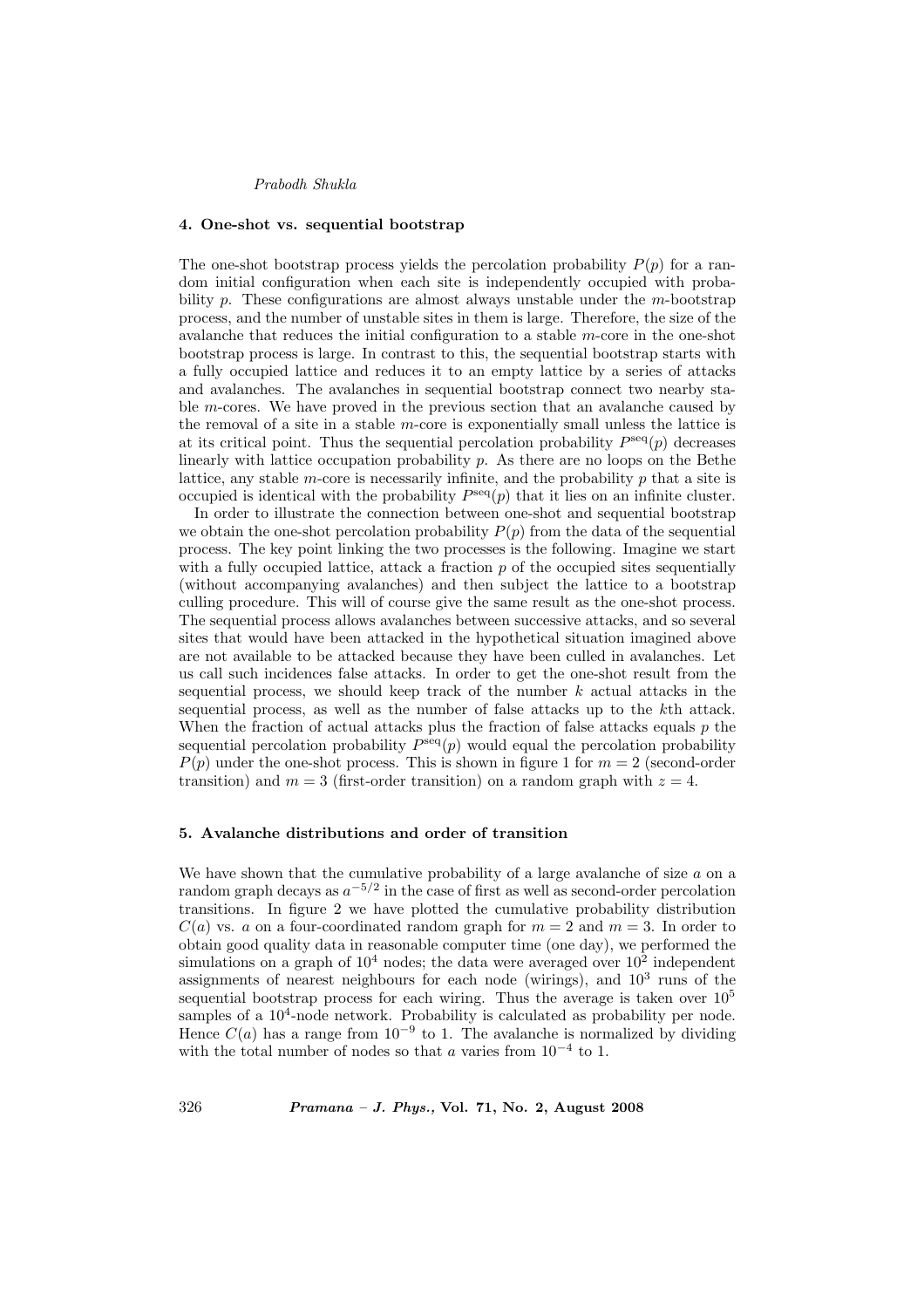

**Figure 1.** The probability  $P(p)$  that a site on a four-coordinated random graph belongs to a spanning m-core under sequential bootstrap dynamics. Curves should be viewed starting from the top right corner (fully occupied lattice). The x-axis has a different meaning for each curve. Two nearly straight and overlapping lines that terminate at  $p \approx 0.66$  and  $p \approx 0$  respectively correspond to first  $(m = 3)$  and second  $(m = 2)$  order transitions: in their case the x-axis denotes fractional occupation of the input lattice. The lines are nearly straight because the avalanches along them are exponentially small. The remaining curves are based the same data but plotted against different variables. For the two curves in the middle that terminate at  $p \approx 0.52$  and  $p \approx 0.33$ ; as well as the two short curves on the right that terminate at  $p \approx 0.88$ and  $P(p) \approx 0.65$ ; the x-axis denotes  $1 - f_a$  and  $1 - f_t$  respectively where  $f_a$  is the fractional number of sequential attacks and  $f_t$  is the fractional number of total attacks including false attacks (see text). The two curves in the middle are for  $m = 2$ , and on the right for  $m = 3$ . The curves terminating at  $p = 0.33$ and  $p = 0.88$  are identical with one-shot bootstrap percolation probability  $P(p)$  for  $m = 2$  and  $m = 3$  respectively, as shown by the corresponding theoretical result superimposed upon them.

In the case of a first-order transition, figure 2 shows that avalanches fall into two disjointed categories. A category of extensive avalanches that are of the order of the size of the network (first-order jump discontinuity), and a category of microscopic avalanches preceding the first-order jump. The microscopic avalanches show a remarkable  $a^{-5/2}$  power law over several decades even in a relatively small network of  $10^4$  nodes. In contrast to this, the power-law behaviour of  $C(a)$  in the case of the second-order transition is rather difficult to see because it is masked by strong cut-off effects. At first sight, this is surprising because our analysis predicts a power-law behaviour at first- as well as second-order transition. It is common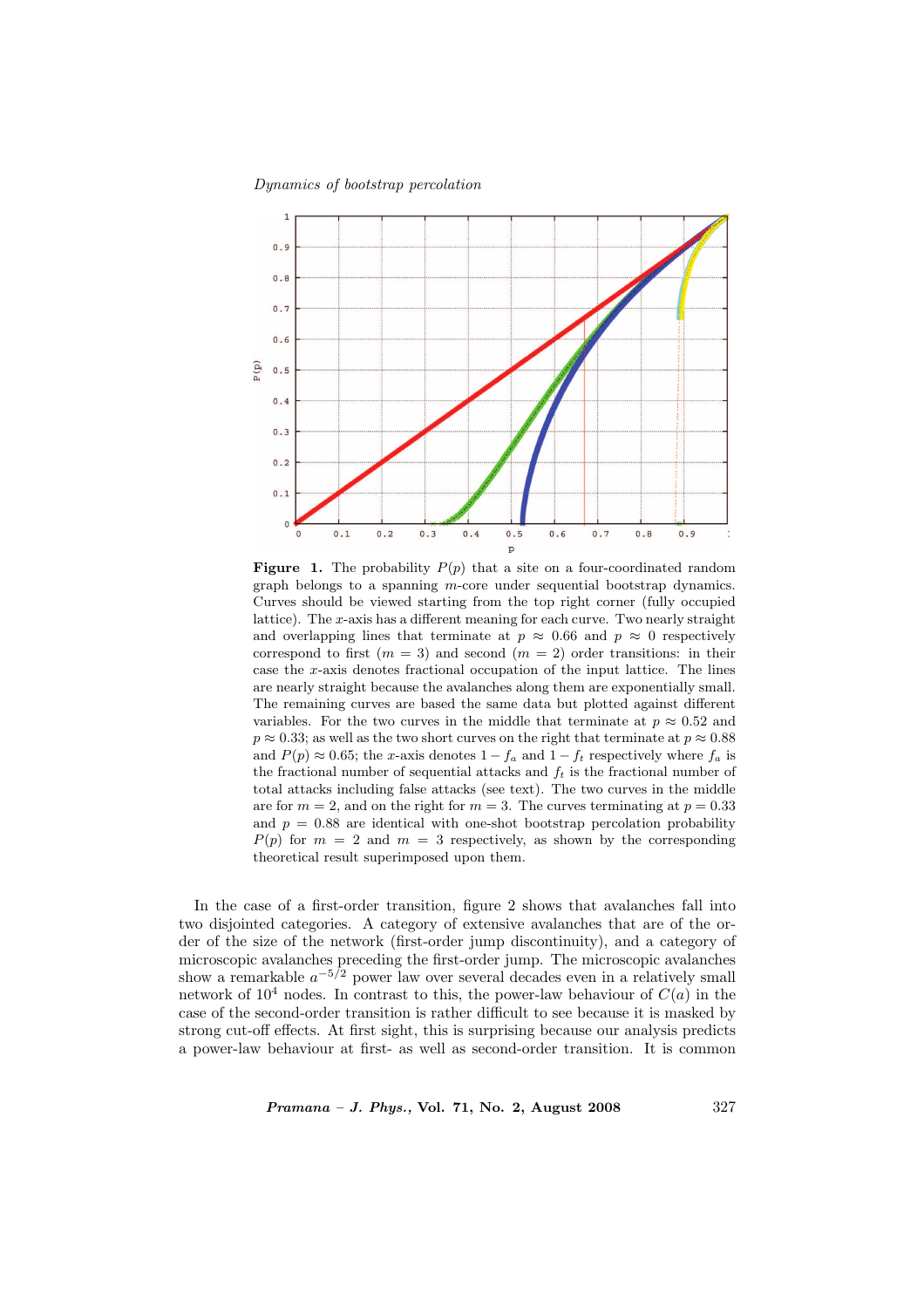

Figure 2. Distribution of cumulative avalanches in a sequential bootstrap process for  $m = 1$  (blue curve),  $m = 2$  (green curve), and  $m = 3$  (red curve). The cases  $m = 1$  and  $m = 2$  correspond to continuous transitions; these cases show truncated avalanches. A discontinuous transition  $(m = 3)$  shows a striking power law over several decades. A line with slope −5/2 is shown for comparison. This effect is seen in periodic lattices as well (see text). In addition, avalanche distribution in a discontinuous transition is characterized by an isolated sharp peak corresponding to extensive avalanches that empty the lattice.

to see power-law behaviour at a second-order transition rather than a first-order transition. The present simulations appear to show the opposite of what we commonly encounter. This unexpected behaviour is not confined to random graphs, but is also seen on periodic lattices and small world networks [5]. Indeed, it may be used to identify a first-order transition that is otherwise more difficult to decide numerically [6].

The power-law distribution of avalanches at the percolation point applies in the thermodynamic limit. A finite system will always have a cut-off. Therefore, the question is why the cut-off is so much shorter in the case of a second-order transition? In other words, why the largest avalanche at a second-order transition is much shorter than the largest avalanche at a first-order transition? The answer is relatively easy on a random graph, and it may apply to other lattices as well. On a random graph or equivalently on a Bethe lattice, finite (non-spanning) m-cores are unstable under bootstrap dynamics for  $m \geq 2$ . An occupied site must necessarily belong to a spanning cluster. However, the number of sites in a spanning cluster may vary over a very wide range covering all the sites on the lattice to a relatively small number of sites that suffice to make a spanning path through the system. For example, on a Cayley tree of  $n$  generations, the total number of sites